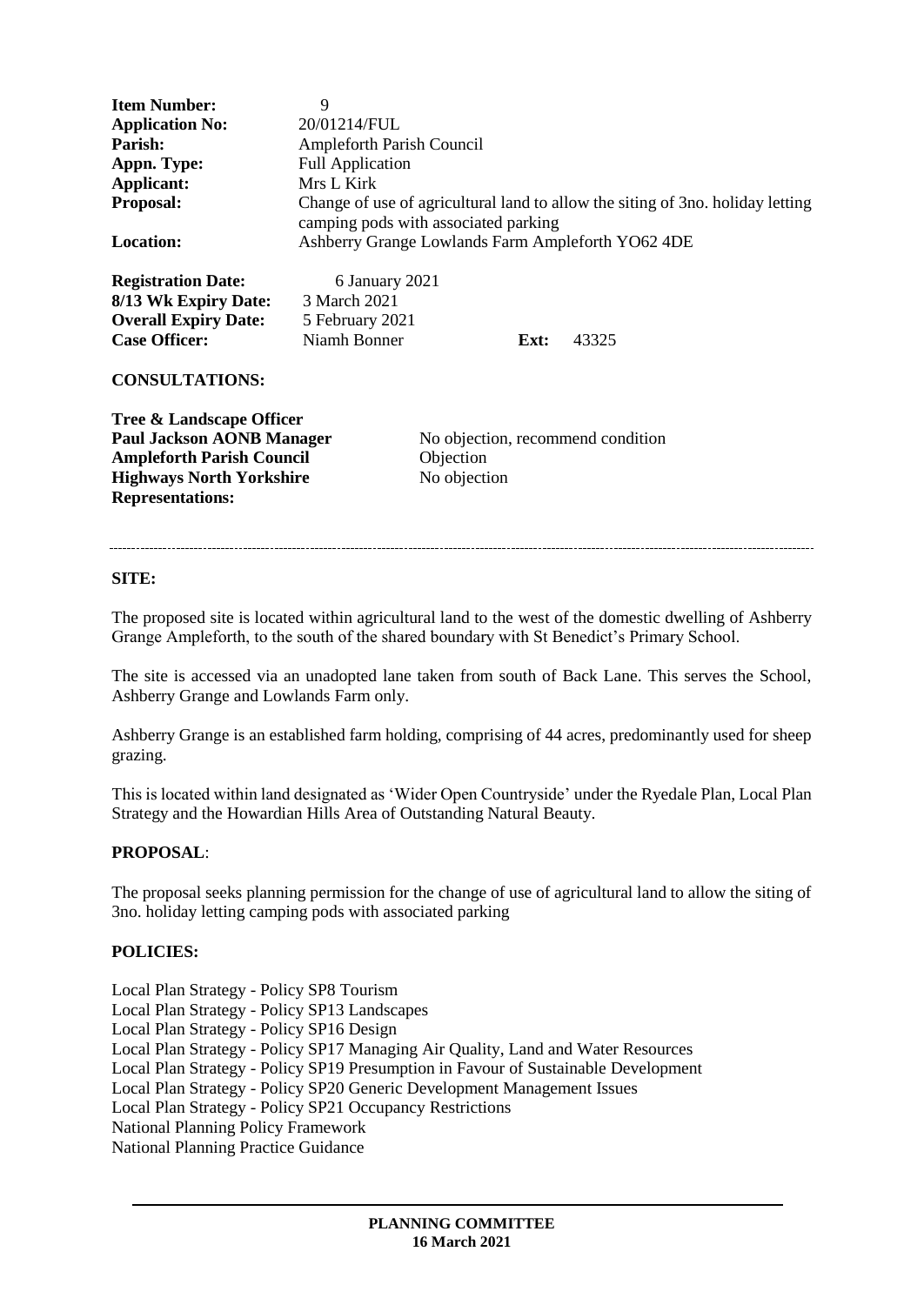# **HISTORY**:

There is no directly relevant planning history, however it is noted that Ashberry Grange was approved as a farm workers dwelling and as such, includes an agricultural tie condition.

### **APPRAISAL**:

The main considerations in assessing the impact of this application are:

- i) Principle of the Development ii) Character, Form and Impact upon Area of Outstanding Natural Beauty. iii) Neighbouring Amenity iv) Highway Impact v) Other matters, including consultation responses
- i) Principle of the Development

Policy SP8 (Tourism) acknowledges that a key contributor to Ryedale's rural economy is tourism, and within the 'Wider Open Countryside' seeks to support new chalet style self-catering accommodation. It also notes support for farm and rural diversification.

Policy SP9 (The Land Based and Rural Economy) notes support for *"appropriate farm and rural diversification activity."*

It is considered that following review of the supporting information, including the design and access statement, the proposed 3no. timber camping pods in this location would genuinely relate to the diversification of an established agricultural business. It is therefore is considered acceptable in principle, subject to the imposition of the time limited occupancy conditions for new holiday accommodation detailed within Policy SP21 Occupancy Restrictions in the Ryedale Plan, Local Plan Strategy. A further condition to tie these new holiday units to the main dwelling of Ashberry Grange will also be recommended to ensure appropriate amenity is secured in perpetuity. This will be further detailed below.

ii) Character, Form and Impact upon Area of Outstanding Natural Beauty.

A single pod type has been proposed known as the 'Royal 6 Sleeper'. This would span 3.9m in width x 6.9m in length, with a maximum height of 3.6m in the form of a curved arch. These would be of a timber construction with horizontal boarding and would include a small decked area directly forward of the southern elevation, as indicated on the proposed plan.

It is noted in the Design and Access Statement that each pod would be directly situated on the existing ground and would be on wheels so could be moved. However if this were to be approved, the Agent and Applicant would be advised via an informative that although these are on wheels the approved location is that which has been applied for and demarcated as part of the incoming documentation.

A revised plan was submitted to confirm on the precise boundary of the land falling under the change of use and what would effectively be amenity space that could be used by holiday makers. This revised plan now clearly defines the extent of the site within a new red line. This relates to a reasonably sized area, however given the site layout, it would have a minimal impact upon the continued agricultural use of the remainder of the field. It is also considered that due to the nature of the holiday use it, this amenity space would not appear overly domestic or result in a harmful visual impact. On this revised plan, the small decked area which had been detailed in the Design and Access Statement has clearly illustrated, including dimensions which illustrates this would project 2m from the southern elevation of the pods. Due to the distance from other residential properties and modest proportions, this was not considered necessary to readvertised.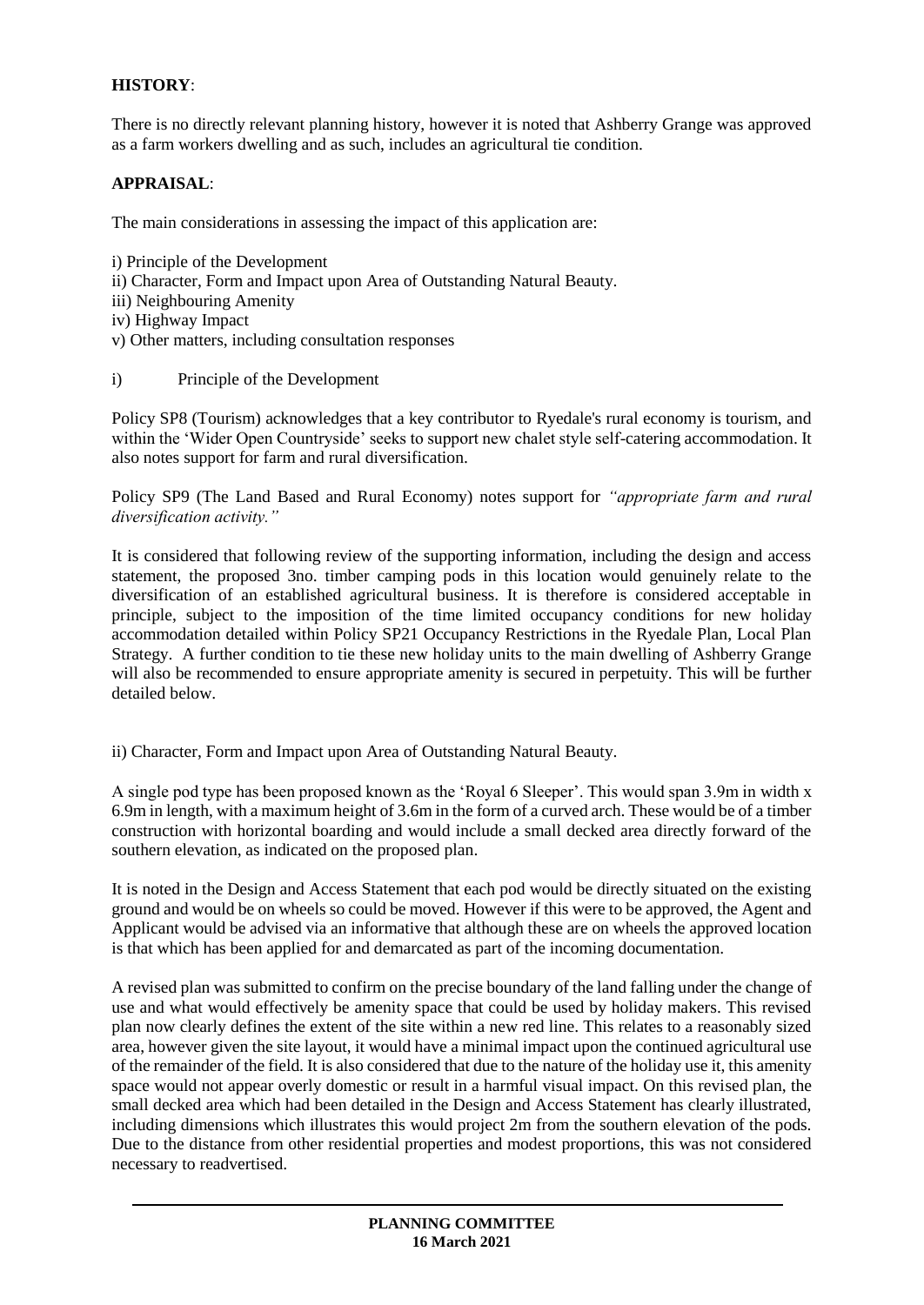The pods would be located against a backdrop of mature and established landscaping to the north and it is not considered that this would impact upon the future retention of this planting. It is considered that the proposed 3no. pods are relatively low profile and constructed of natural materials, which will ensure they don't appear harmfully isolated or stark from wider views.

It is however noted that there will be limited public views of the proposed pods, the closest being from the remainder of the unadopted laneway to the south of the Ashberry Grange dwelling. This would be a distance of approximately 100 metres at the closest point. At this point the lane serves only Lowlands Farm. The nearest Public Right of Way runs to the south of Station Road to the west which is a considerable distance. This is partially due to the low number of pods proposed, there being just three pods would limit their cumulative impact upon the landscape from wider views. It is not considered that supplementary landscaping is considered necessary following careful consideration during the site visit.

The Design and Access Statement notes that the car parking is to be located in the existing farmyard. The application form notes that there are 10 available spaces are present on site. It was concluded that there is ample space within the site for car parking and it is considered beneficial in landscaping terms that the vehicles would be grouped with the existing buildings on the site, rather than directly beside the pods so vehicles wouldn't appear sporadic from wider views.

The Area of Outstanding Natural Beauty Manager was consulted as part of this application. He made the following comments:

*1) There are few camping pods available to visitors to the AONB and this development would add an additional dimension to Ampleforth's tourism offer. Local amenities are good and are within easy walking or cycling distance.*

*2) The site is well-screened from surrounding public viewpoints, whilst offering panoramic views to the south.*

*3) In order to minimise the risk of light pollution, and given that full details of a possible lighting scheme aren't available at this point, I would wish to see a Condition imposed requiring any lighting scheme to have separate approval.*

This response is noted and it is agreed that a lighting condition is necessary in this instance.

It is also considered appropriate to secure the details of any future fencing prior to its installation to ensure that if necessary, this assimilates with the rural surroundings.

Subject to the appropriate conditions, it is considered that this proposal can be carried out without material harm to the character of the site and the wider AONB designation.

iii) Neighbouring Amenity;

It is not considered that these holiday cottages would result in material harm to the amenity of occupiers of neighbouring properties, given the significant distances between the site and neighbouring residents. It is however considered appropriate to condition the ownership of the pods to remain with the occupiers of Ashberry Grange. This will ensure an on-site management presence and will ensure that the occupiers of Ashberry Grange maintain control of the business.

iv) Highway Impact

The proposed holiday units will be accessed via the existing access to Ashberry Grange and as noted on the plans, there is a dedicated parking area for vehicles associated with the dwelling and 3no. proposed pods.

North Yorkshire County Council Highways were consulted on the proposal and confirmed the following in a responses dated 2nd February 2021 *"Assessment of the site concluded that the access to the application site is taken from a private track and although this is single track there are areas where*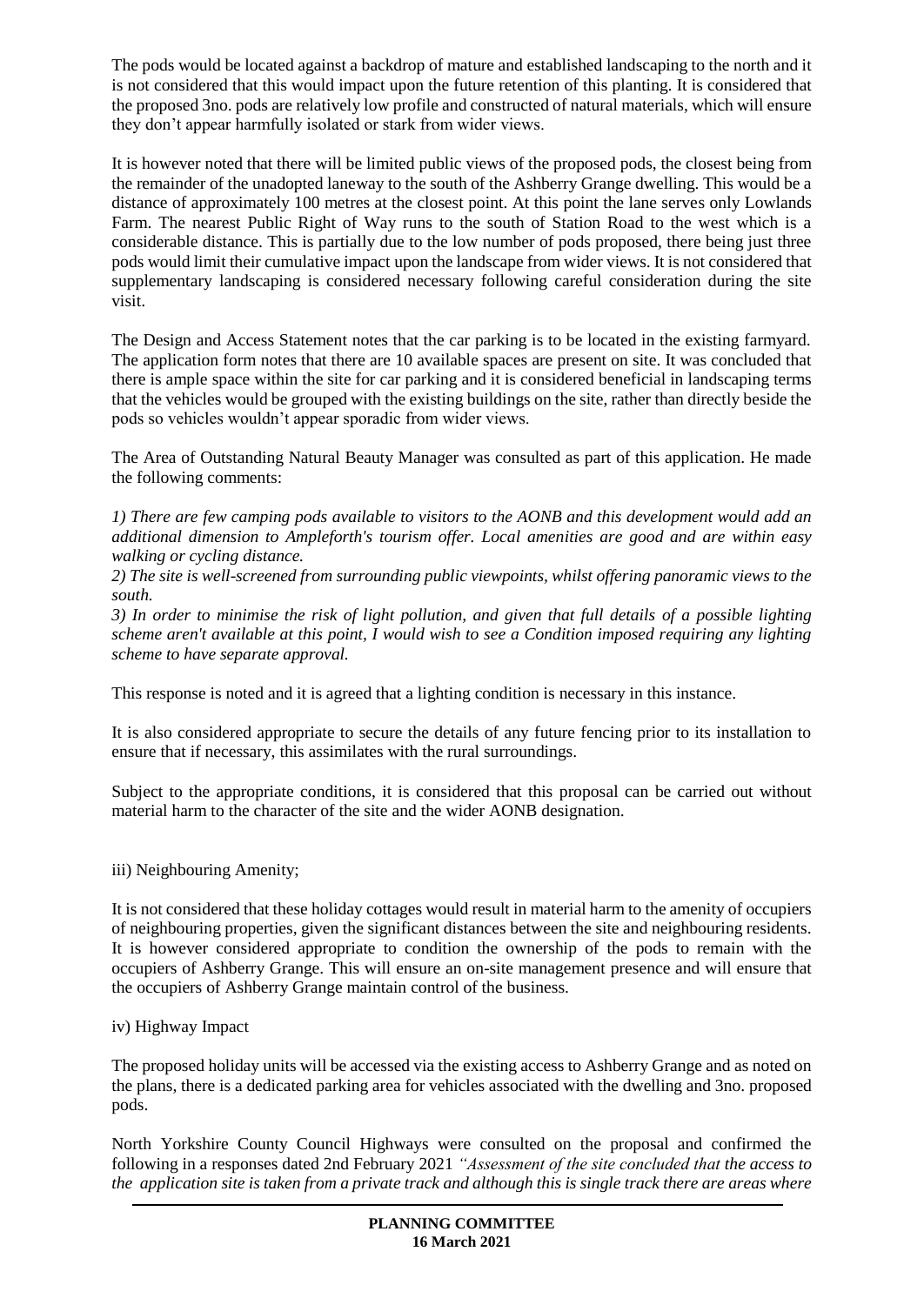*vehicles are able to pass safely and in addition to this the proposed 3 no. camping pods will not increase traffic flow to a level deemed unacceptable in terms of highway safety therefore there are no local highway authority objections to the proposed development."*

The Parish Council made the following response to the application on the 19th February 2021 *"Ampleforth Parish Council wish to OBJECT to the above mentioned planning application, on the following grounds:-*

*The Parish Council have strong concerns regarding the access to the site on St Hilda's Walk and Back Lane. Due to the school and doctors surgery there is already significant traffic on this road. Also, part of the road is not adopted and as such, is not of good quality. To put an increase of traffic onto this already poor condition road would not be good."*

Following review of this, it was considered appropriate to advise the Highways Officer of this response and a copy was provided. The Highways Officer considered the points made within this and noted in a response dated the 25th February 2021 *"Notwithstanding the comments made by the Parish council and the concerns they have raised in relation to the increase in vehicular activity, my 'no objections' still stands. I am satisfied that the proposed development of 3 no. camping pods will generate a nominal number of vehicular trips. The guidance I use for holiday accommodation is an expected 1.5 trips per day for each unit. This is significantly lower than that which is expected from a residential unit, which is between 6 and 9 trips per day. In reaching my decision, I factored in the local amenities available for use, which are good in this locality and I consider the development to be sustainable from a highway authority perspective."*

Therefore, whilst the concerns of the Parish Council are noted, following careful review it is not considered that this proposal would have a materially harmful impact upon the highway network.

v) Other matters, including consultation responses.

In relation to the site drainage, the Agent has confirmed in the Application form their intention to create soakaways for surface water drainage which is acceptable and will be conditioned. It is noted that the residential property is currently drained to a Package Treatment Plant (PTP) as indicated on the revised site plan.

The Agent confirmed the following in an email dated 3rd March 2021:

\* The installation is a Bioclear Sewage Package Treatment Plant. The applicant has taken advice that it has the capacity to deal with 1 of the pods.

\* It is the applicants intention to install one pod in year one with the current system in place. Therefore, if possible she is happy to accept a (non standard) condition that might say something along the lines of: In the event that pods 2 and 3 are brought to the site prior to their installation a new SPTP shall be installed to replace the existing plant with a capacity of a sufficient size to cater for all three units and the existing dwelling details of which shall be approved in writing by the local planning authority

This is a slightly unusual situation, however it is considered that the provision of foul water drainage can be effectively controlled by planning condition. This condition will be worded accordingly to secure an appropriate connection to a Package Treatment Plant prior to each unit being occupied. This would allow for flexibility should for instance only one unit ever be installed, or equally if the all pods were installed in the future and it was then wished to altered the connection of Pod 1 to drain to the new PTP installed for Pods 2 and 3.

The drainage condition will be worded in the following manner:

*Unless otherwise agreed in writing with the Local Planning Authority, prior to the occupation of each individual camping pod, an appropriate foul water connection shall be made to a Package Treatment Plant with appropriate capacity for said individual connection, provided to the satisfaction the Local Planning Authority in consultation with an approved Building Control Inspector and prior written approval issued. Any future variation to the approved connections shall require further prior written approval from the Local Planning authority in consultation with an approved Building Control*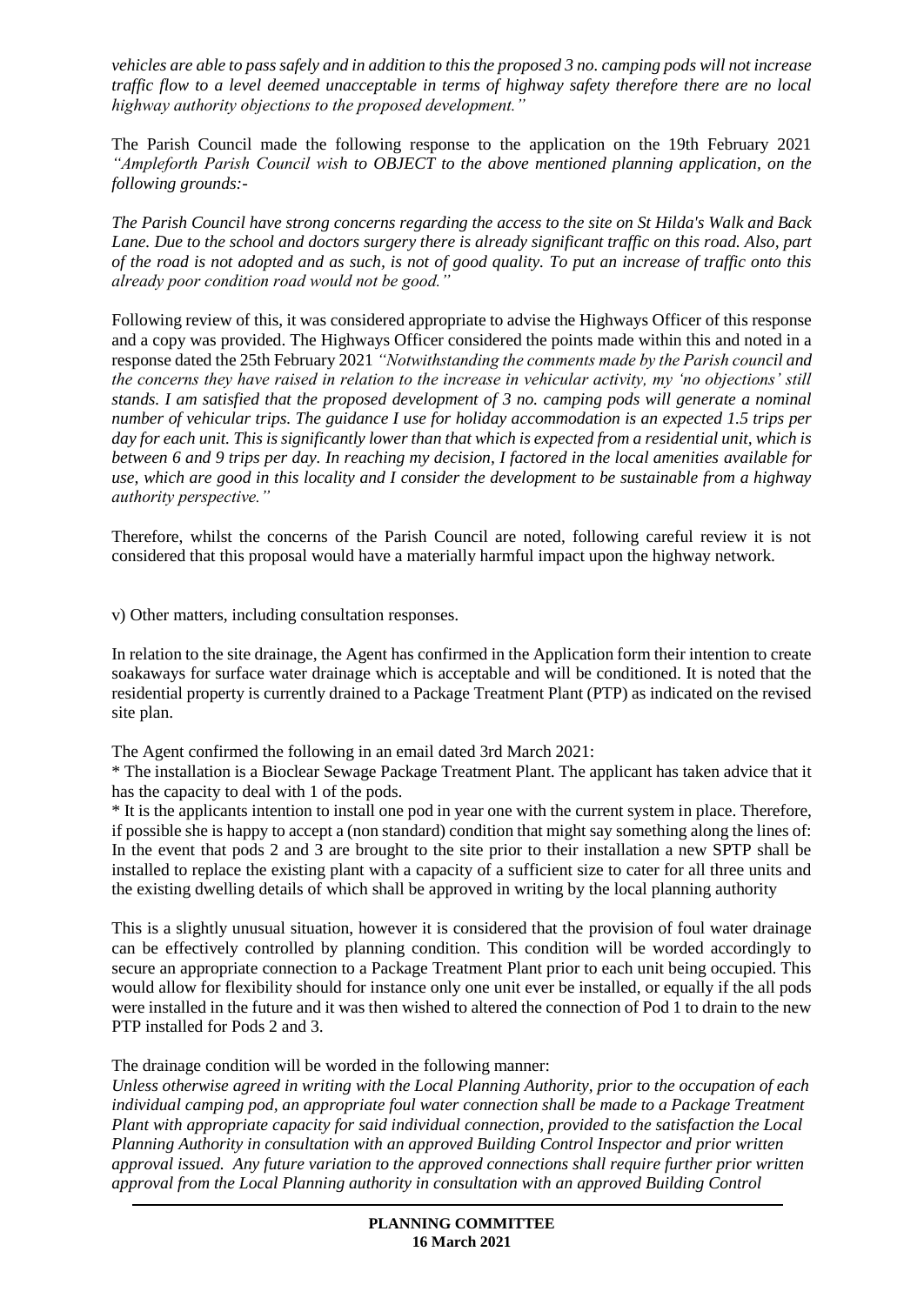*Inspector. Any variation to the proposed use of Package Treatment plants for the control of foul water drainage shall require the prior written approval of the Local Planning Authority in consultation with an approved Building Control Inspector*

*Reason: In the interests of proper drainage in accordance with Policy SP17 and SP19 of the Ryedale Plan, Local Plan Strategy.*

No responses have been received from any third parties.

Subject to the recommended conditions, the development has been found to be acceptable in principle and in terms of design and landscape impact, residential amenity and access and highway safety.

Therefore officers are satisfied that this proposal conforms with Policies SP1 General Location of Development and Settlement Hierarchy, SP8 Tourism, SP13 Landscapes, SP16 Design, SP17 Managing Air Quality, Land and Water Resources, SP19 Presumption in Favour of Sustainable Development, SP20 Generic Development Management Issues, Presumption in Favour of Sustainable Development and SP21 Occupancy Restrictions of the Ryedale Local Plan, Local Plan Strategy and the National Planning Policy Framework.

## **RECOMMENDATION: Approval**

1 The development hereby permitted shall be begun on or before .

Reason:- To ensure compliance with Section 51 of the Planning and Compulsory Purchase Act 2004

2 The development hereby permitted shall be carried out in accordance with the following approved documents/plan(s):

Site Location Plan/Block Plan (received by the LPA on the 4th March 2020) Proposed Floor Plan/Elevations of Proposed Camping Pod.

Reason: For the avoidance of doubt and in the interests of proper planning.

- 3 The 3no. holiday lets hereby approved shall remain in the same ownership as the property currently known as Ashberry Grange, Ampleforth. Reason: In the interests of the amenity of existing and future occupiers and to satisfy the requirements of Policy SP20 of the Ryedale Plan - Local Plan Strategy.
- 4 The accommodation hereby permitted shall be occupied for holiday purposes only; and not as a person's sole or main place of residence. Reason: To comply with the requirements of Policy SP8 and SP21 of the Ryedale Local Plan Strategy.
- 5 The accommodation hereby permitted shall be available for commercial holiday lets for a least 140 days a year and shall only be used for holiday letting to the same person, groups of persons or families for period(s) not exceeding a total of 31 days in any one calendar year. The accommodation shall not be used as the sole, or main residence of any occupant.

Reason:- The site is located in an area where policy does not support permanent residential accommodation, and to satisfy the requirements of the National Planning Policy Framework and Policies SP8 and SP21 of the Ryedale Plan - Local Plan Strategy.

6 The owners shall maintain an up-to-date register of lettings/occupation and advertising will be maintained at all times and shall be made available for inspection to an officer of the Local Planning Authority on request. Reason:- In order to ensure that the holiday accommodation is not used for unauthorised